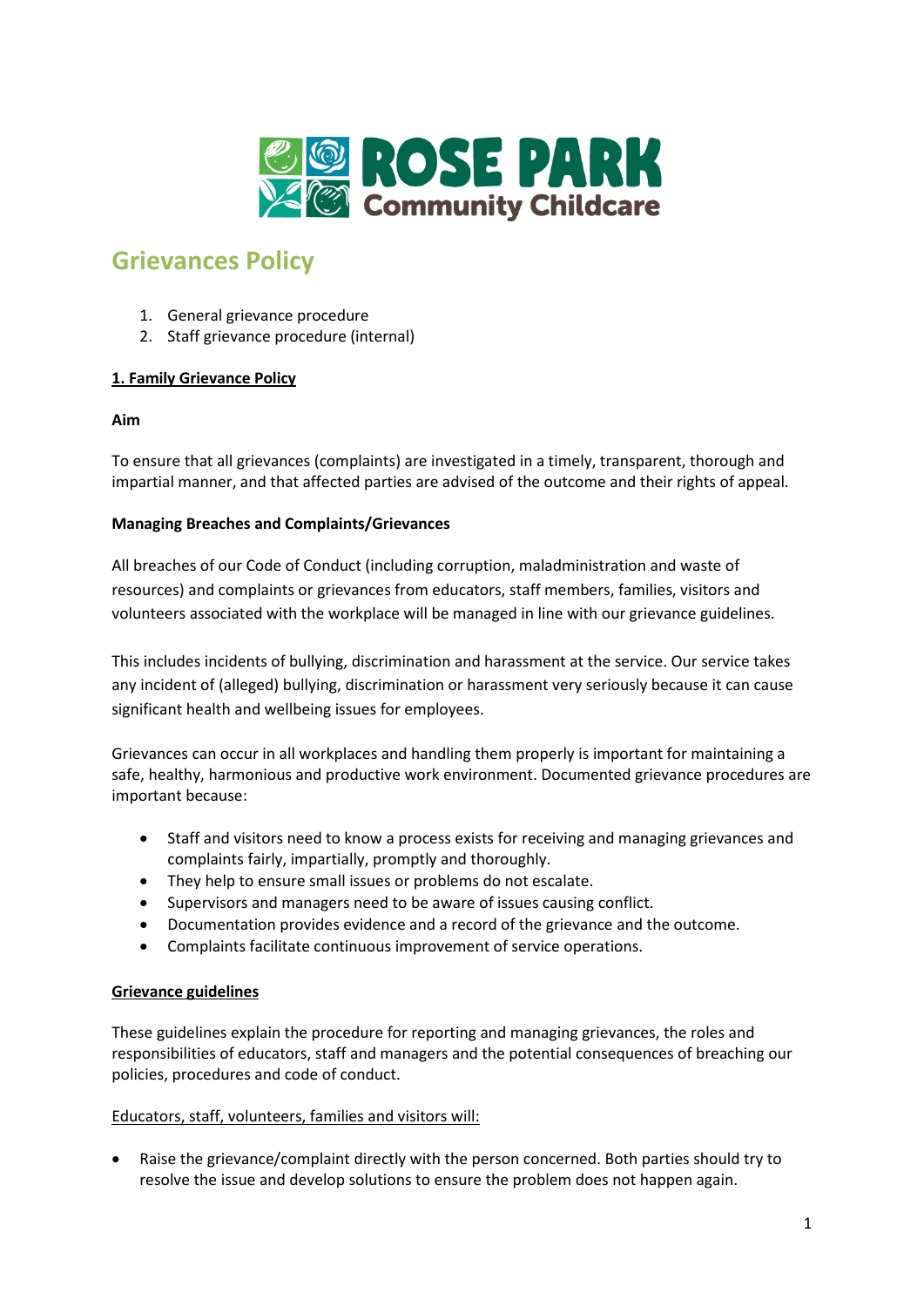Discussions should remain private, confidential, respectful and open-minded, will not involve other educators, staff, volunteers or visitors (e.g. parents) and will take place away from children

- Raise the grievance/complaint with the approved provider or nominated supervisor (or another manager/supervisor if the approved provider or nominated supervisor is involved) if they are unable to resolve the concern or feel unable to raise the matter directly with the person concerned. The approved provider or nominated supervisor (or supervisor) may request the issue be put in writing. Employees should provide all relevant information, including what the problem is, any other person involved in the problem and any suggested solution. Educators are encouraged to communicate openly about the issue.
- Raise any grievance involving suspected or actual unlawful activity (including bullying) with the approved provider or nominated supervisor immediately and privately
- Be confident that their concerns will be thoroughly investigated, but aware that the outcome may not result in the action requested.

Union members may seek assistance or support from their trade union at any time.

## Educators, staff, volunteers, families and visitors will not:

- Get involved in complaints/ grievances that don't concern them. This is not ethical or helpful in managing the complaint
- Raise complaints with an external complaints body, such as a court or tribunal, without using our grievance procedures and appeal process first.

## The approved provider or nominated supervisor will:

- Discuss the issue with the complainant within 24 hours of receiving the verbal or written complaint
- Properly, fairly, confidentially and impartially investigate the issue including:
	- Thoroughly investigating the circumstances and facts and inviting all affected parties to provide information or respond where appropriate. To encourage teamwork and respect, the issue may be discussed at an educator meeting if the privacy of the people involved can be protected.
	- Inviting the complainant to have a support person present during an interview (e.g. health and safety representative, but not a lawyer acting in a professional capacity)
- Provide all affected parties with a clear written statement (letter, email or SMS) of the outcome of the investigation within seven working days of receiving the verbal or written complaint.
	- If the resolution of the complaint involves a written agreement, all parties must agree with the wording etc.
	- If the approved provider or nominated supervisor decides not to proceed with the investigation after initial enquiries, he or she will give the complainant the reason/s in writing.
- Keep appropriate records of the investigation and outcome and store those records in accordance with our privacy and confidentiality policy and record keeping and retention policy. Unsubstantiated complaints against educators/staff may be retained on file if the person has been given the opportunity to record a comment on the documentation
- Monitor ongoing behaviour and provide support as required
- Ensure the parties are protected from victimisation
- Offer external review by a tribunal or alternate organisation where employees, visitors and volunteers are unhappy with the outcome of the grievance procedure. Workplace bullying matters may be referred to the Fair Work Commission which can direct employers to take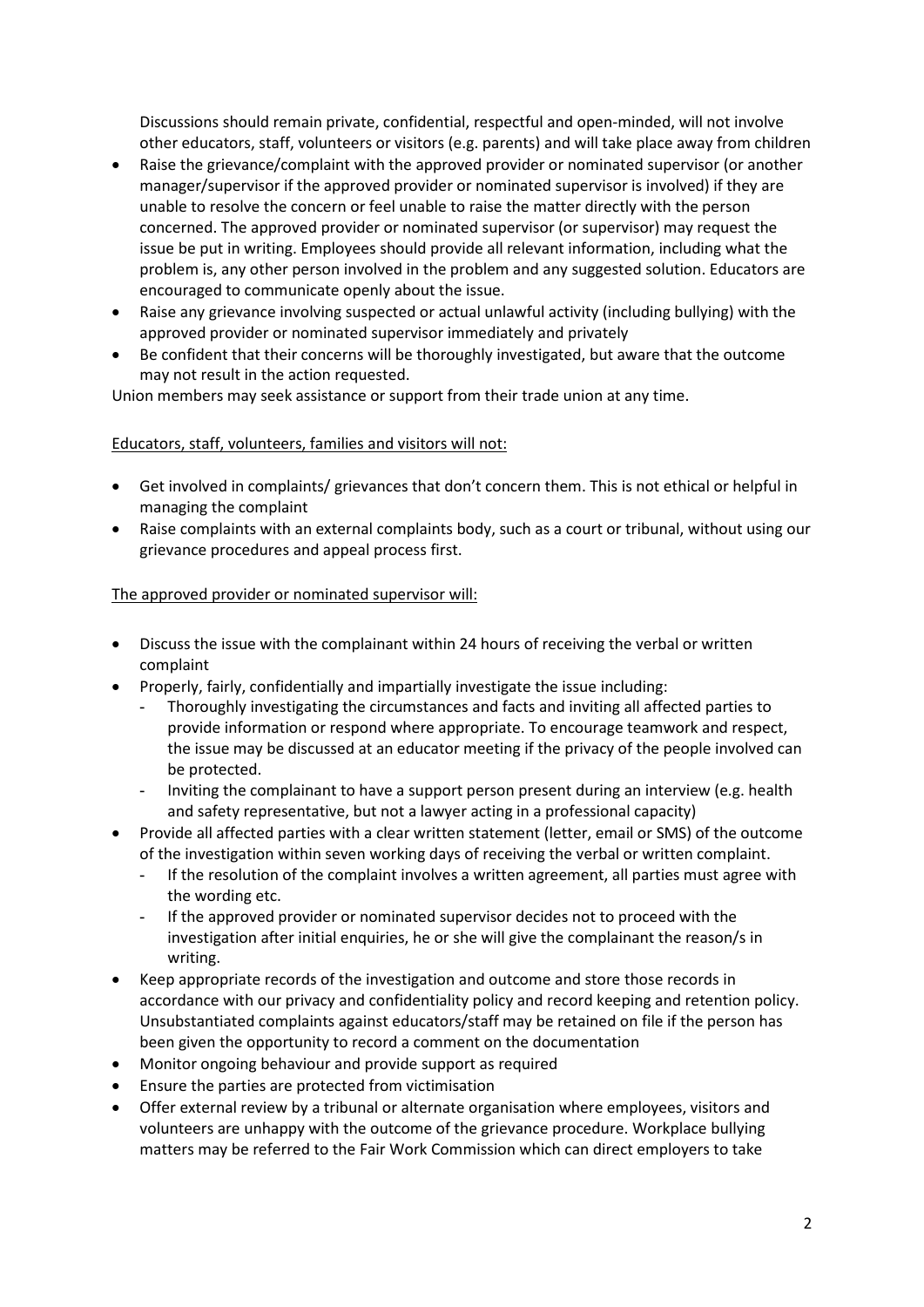specific actions against workplace bullies or SafeWork SA (WHS) regulator which may investigate whether WHS duties have been contravened

- Request feedback on the grievance process using a questionnaire
- Track complaints to identify recurring issues within the service
- Notify the regulatory authority within 24 hours if a complaint alleges the safety, health or wellbeing of a child is being compromised.

#### Outcomes may include:

- An apology and a commitment that certain behaviour will not be repeated (monitoring this over time)
- Education and training in relevant laws, policies or procedures (e.g. bullying awareness, leadership skills)
- Assistance in locating relevant counselling services
- Disciplinary procedures including a verbal or written warning, termination of employment or transfer to a different position at the service
- Ensuring any inequality or inequity is remedied
- Providing closer supervision
- Modifying service policies and procedures
- Developing new policies and procedures.

Outcomes will take into consideration relevant industrial relations principles and guidelines and make provision for procedural fairness.

#### The approved provider or nominated supervisor will consider:

- The number of complaints (or breaches)
- The opportunities given to adhere to a policy or procedure and/or change behaviour.
- The opportunities given to respond to the allegations.
- The seriousness of the complaint (or breach), and whether it impacted the safety and welfare of other employees, volunteers or visitors.
- Whether a policy, procedure or complaint is reasonable.

#### **Staff Grievance Procedure (Internal)**

#### **Aim**

Our Centre aims to ensure that staff's work-related concern with both the administration, the work programs and with other staff are resolved to ensure a productive and happy work environment.

#### **Implementation**

Staff members who have a grievance should talk directly to the staff member they have grievance with. Both should try to resolve the issue and develop solutions to ensure that the problem doesn't happen again.

Ethically, other staff members or parents/caregivers should not be involved in an individual concern and it is not ethical for that concern to affect inter-staff relationships. If unable to resolve the situation, the Centre's nominated supervisor should be called in to aid in conflict resolution. The nominated supervisor's role is to be non-bias and fair when dealing with a problem and to maintain confidentiality. Only necessary staff will be informed of the outcome of any conflict resolution.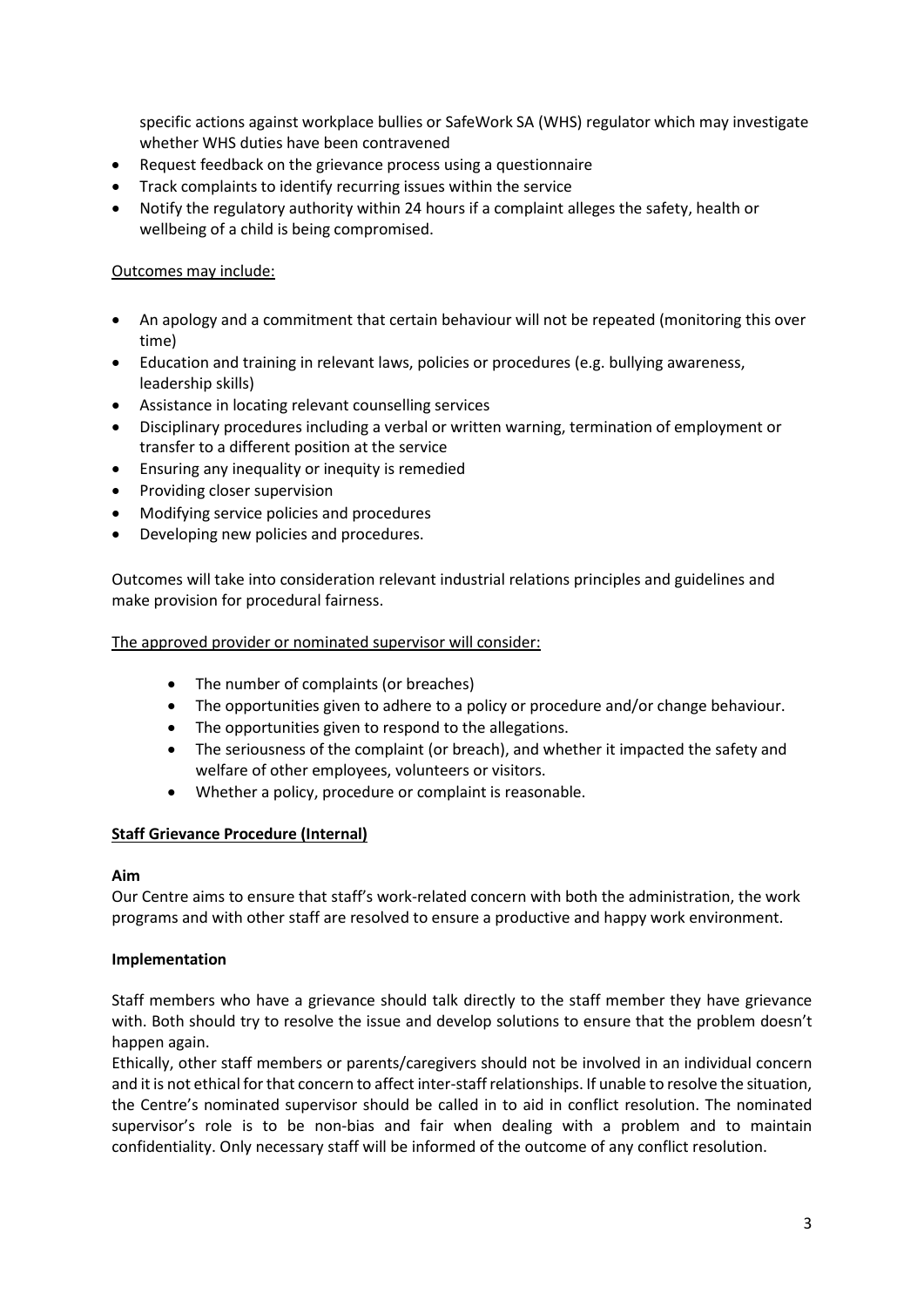Staff members are encouraged to communicate openly with the Nominated Supervisor. Problems can be discussed formally, informally or at a staff meeting. Team-work is encouraged amongst Centre staff and having respect for other team members is crucial.

If required, AECCC may employ the use of its employee assistance provider (EAP) to provide counselling and mediation.

Staff members who belong to a trade union may contact the union at any time if they have major concerns.

In relation to workplace disputes, see also the dispute resolution procedure in the relevant award.

#### **Procedures**

They apply when a staff member believes s/he has been unfairly or badly treated by another person (not a child) at the Centre or by a management decision, and wishes some action to be taken to remedy the situation.

Staff grievances are generally one of four types: when a staff member believes s/he has been treated unfairly or badly by:

- 1. Another staff member
- 2. The Director/Nominated Supervisor
- 3. A management decision of the Director
- 4. A decision of the Board

These procedures offer a slightly different process for each of these situations.

1. Where the staff member believes s/he has been mistreated by another person at the Centre (usually another staff member, although it may also be a volunteer or student), the following process should be followed:

- 1.1 the staff member should first seek resolve the dispute by talking with the other party if appropriate, depending on the situation the Director may need to be informed of the process.
- 1.2 if this does not succeed the staff member should first seek to resolve the dispute with help of the Director, who should try to resolve the complaint through discussion and if necessary develop an action plan aimed at resolving the dispute.
- 1.3 if the discussions/action plan does not succeed, the staff member should write to the Chairperson of the Board, with a copy to the Director, describing the problem and asking for the help of the Board.
- 1.4 on receiving the letter the Chairperson will call a meeting of two nominated Board representatives.
- 1.5 this meeting will interview the parties involved in the grievance, and recommend a course of action, in writing, within 7 days.
- 1.6 if this is not accepted by the parties the staff member may ask for the matter to be considered at a full Board meeting.
- 1.7 the Chairperson will place the request on the agenda for the next meeting and invite the staff member to attend to present her/his request personally.
- 1.8 if the request is urgent the Chairperson may call a special Board meeting.
- 1.9 the Board will decide the request and advise the staff member of the decision within 24 hours, including reasons. This should be confirmed in writing, signed by the Chairperson, within 7 days.